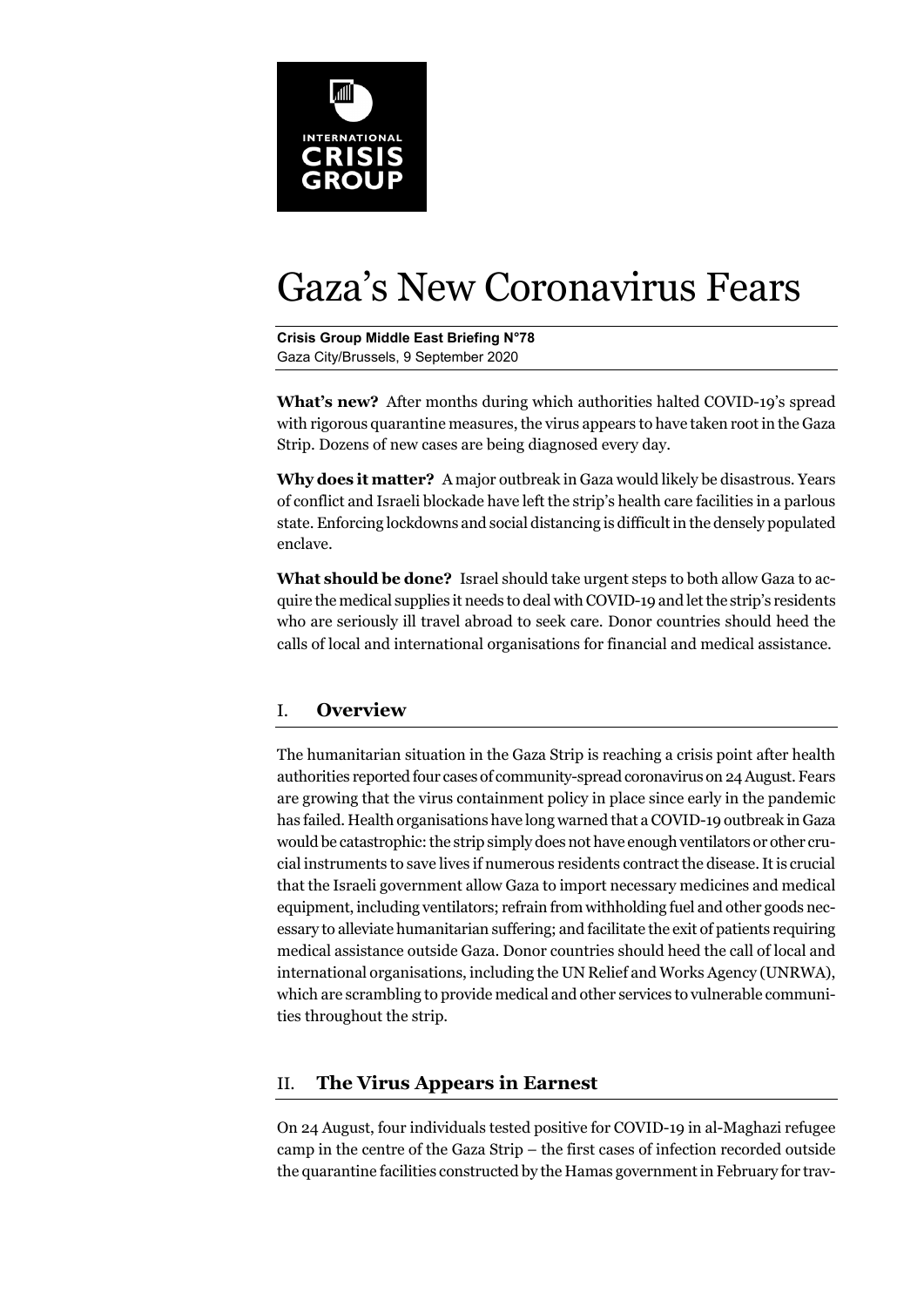ellers entering the territory.<sup>1</sup> The four were members of the same family; they were tested after a relative, a middle-aged woman who had left the strip to escort her daughter to al-Maqased hospital in East Jerusalem five days prior, tested positive for the virus upon arrival there.<sup>2</sup> It remains unclear when and how she contracted the virus, and to whom in Gaza she may have passed it on before her departure other than her immediate relatives.

Since March, authorities in Gaza had feared that a COVID-19 outbreak would have devastating implications. With a population density among the highest in the world and a poverty rate of more than 80 per cent, effective social distancing measures and quarantine procedures are difficult to implement. In pre-coronavirus times, water scarcity, electricity cuts and under-developed sewage treatment facilities undermined hygiene and sanitation in the strip's congested towns and refugee camps. During a pandemic, authorities believed, these conditions would facilitate the virus' spread.

These problems are compounded by a crumbling health care sector that has struggled under the weight of an Israeli-imposed blockade since 2006, when elections brought Hamas to power. Over the past fourteen years, the blockade has created a critical shortage of supplies in hospitals and clinics, as Israel restricts the entry of materials required for medical treatment in accordance with an 8,500-item dual-use list of ordinary goods that it alleges could also have military purposes.<sup>3</sup> Israel has also targeted health care facilities and personnel during periods of military confrontation, including live fire against medics participating in the Great March of Return protests

<sup>2</sup> The woman in question had been allowed to accompany her under-age daughter to receive treatment in Jerusalem on humanitarian grounds. Yet even with her medical permit, her exit was not straightforward; she had been denied passage the day before and was forced to return home, before trying again the following day. In order to leave the strip for medical treatment, patients in Gaza must apply for a permit to pass through the Erez crossing. This can be done only after the Palestinian Authority (PA) in the West Bank approves a referral. The World Health Organization (WHO) estimates that Gaza residents file more than 2,000 applications monthly on average, around 30 per cent of which fail to receive an answer or receive one too late, and 10 per cent of which are denied. See "In 2018, 31% of applications filed by Gaza patients to travel via Erez Crossing for medical treatment were answered too late, or not at all", Gisha: Legal Center for Freedom of Movement, 11 February 2019. Since 2018, Israel has been cutting down the number of medical permits it offers Palestinians in Gaza. "Israel cuts medical permits for Gazans to halt migration to West Bank — report", *Times of Israel,* 13 September 2019. Since the PA announced its suspension of security coordination with Israel in May, ahead of the potential Israeli annexation of portions of the West Bank, permits dropped even further, with thousands of cancer patients and others requiring specialised surgeries unable to travel. See "Patients in the Gaza Strip unable to obtain Israeli-issued permits to access the healthcare", *ReliefWeb,* 20 June 2020. Local and international human rights organisations have long protested Israel's sweeping restrictions on movement, including for health purposes, which have resulted in patients dying as a result of lack of access to life-saving treatment outside of Gaza. "Israel: Record-Low in Gaza Medical Permits", *Human Rights Watch,* 13 February 2018.

<sup>3</sup> "Following Gisha's Legal Battle and Advocacy, COGAT [the Coordinator of Government Activities in the Territories] Has Published the 'List of Dual-Use Items'", Gisha, 2 April 2017. See also "Contrary to reports about 'easing' of restrictions, Israel has not removed any items from its list of 'dualuse' materials requiring special permission to enter Gaza", Gisha, 3 November 2019.

 $^{\rm 1}$  Medical facilities throughout Gaza reported unrelated cases very soon after this initial discovery. These cases prompted health care professionals to conclude that the virus has been spreading unnoticed for a number of weeks. Crisis Group interview, health care professional, Gaza City, 4 September 2020. For background, see Crisis Group Middle East Briefing N° 75, *The Gaza Strip and COVID-19: Preparing for the Worst*, 1 April 2020. 2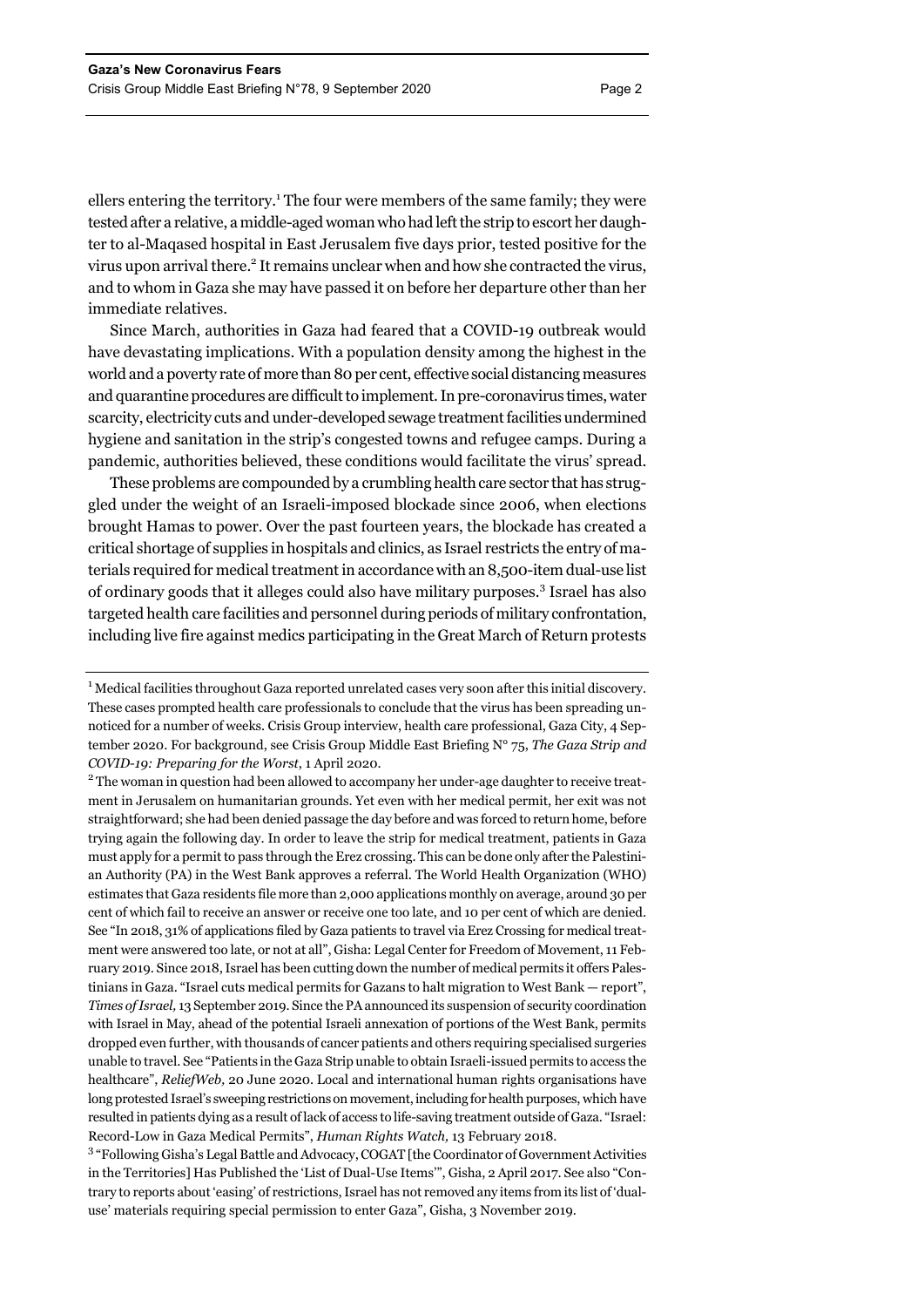that began in 2018. Israel's fire upon protesters has overwhelmed an already weakened health sector, with thousands of injured requiring urgent or long-term care.<sup>4</sup>

When the coronavirus first appeared in both Israel and the Israeli-occupied West Bank in February, the Hamas government in Gaza promptly adopted emergency measures, shutting down mosques and schools and initiating lockdown procedures. Authorities built sixteen quarantine facilities to house hundreds of Palestinians returning from abroad.5 These measures succeeded in containing the virus. As of 20 August, the health ministry had recorded a total of 109 cases of infection, all detected among those returning to Gaza, 71 of whom had recovered; only one person had died. On that date, 2,257 returnees were still being held in 21-day quarantine.<sup>6</sup> By all measures, it seemed that Gaza had escaped disaster.

Thus, the four cases – apparently unrelated to Palestinians returning from abroad – sparked fear that the strip was seeing community spread and that the virus had arrived in earnest. On 26 August, officials recorded eleven new cases that appeared unconnected to the other four.<sup>7</sup> By 28 August, the number of those placed in quarantine facilities had risen to 2,334, while another 520 were isolated at home.<sup>8</sup> The next day, the health ministry reported an additional 36. On 7 September, the total was 1,054 cases, with 182 recorded in the previous 24 hours, suggesting a rapid increase.<sup>9</sup> Some of these infections were contracted in hospitals, where cancer patients were receiving treatment, suggesting both that the virus had spread and that the health care sector itself was ill equipped to contain the virus in its wards.10 Officials have estimated that if and when Gaza experiences 280 new infections per day, the number of people requiring treatment will exceed the capacity of local hospitals.11 Gaza's current bed capacity for treating COVID-19 is  $350.<sup>12</sup>$ 

Authorities responded promptly with a reinvigorated focus on containment. On 24 August, the health and interior ministries instituted a 48-hour curfew throughout Gaza and the authorities placed more than 10,000 police officers on the streets to enforce it. The Crisis Group analyst on the ground observed that while most residents are adhering to the curfew, enforcement is difficult in crowded areas such as al-Maghazi. Adherence is more prevalent in Gaza City, where the now globally recognised communal activity of cheering health care professionals every evening has also taken

<sup>&</sup>lt;sup>4</sup> "Israeli Soldiers Deliberately and Fatally Shot Palestinian Paramedic Rozan a-Najar in the Gaza Strip", B'tselem, 17 July 2018; "Gaza Health Sector Still Struggling to Cope with 'Great March of Return' Injuries", UN Office for the Coordinator of Humanitarian Affairs, May 2019; and "Emergency Trauma Response to the Gaza Mass Demonstrations, 2018-2019", World Health Organization, May 2019. <sup>5</sup> "Daily Report for COVID-19 Virus", Ministry of Health, 25 August 2020.

<sup>&</sup>lt;sup>6</sup> "Daily Report for COVID-19 Virus", Ministry of Health, 20 August 2020.

 $^7$  Between 25 and 26 August, the cumulative number of cases rose from 114 to 125. "Daily Report for COVID-19 Virus", Ministry of Health, 26 August 2020.

<sup>&</sup>lt;sup>8</sup> "Daily Report for COVID-19 Virus", Ministry of Health, 28 August 2020.

<sup>&</sup>lt;sup>9</sup> "Daily Report for COVID-19 Virus", Ministry of Health, 7 September 2020.

 $^{10}$  Crisis Group interview, health care professional, Gaza City, 4 September 2020.<br> $^{11}$  Press conference for Deputy Health Minister Yousef Abu al-Rish, attended by Crisis Group, 26 August 2020.

<sup>&</sup>lt;sup>12</sup> There are 250 beds in the Turkish hospital and 100 beds in the Rafah field hospital. A push to make more beds available is under way. See "Coronavirus Disease 2019 (COVID-19) WHO Update 41", UN, 27 August 2020.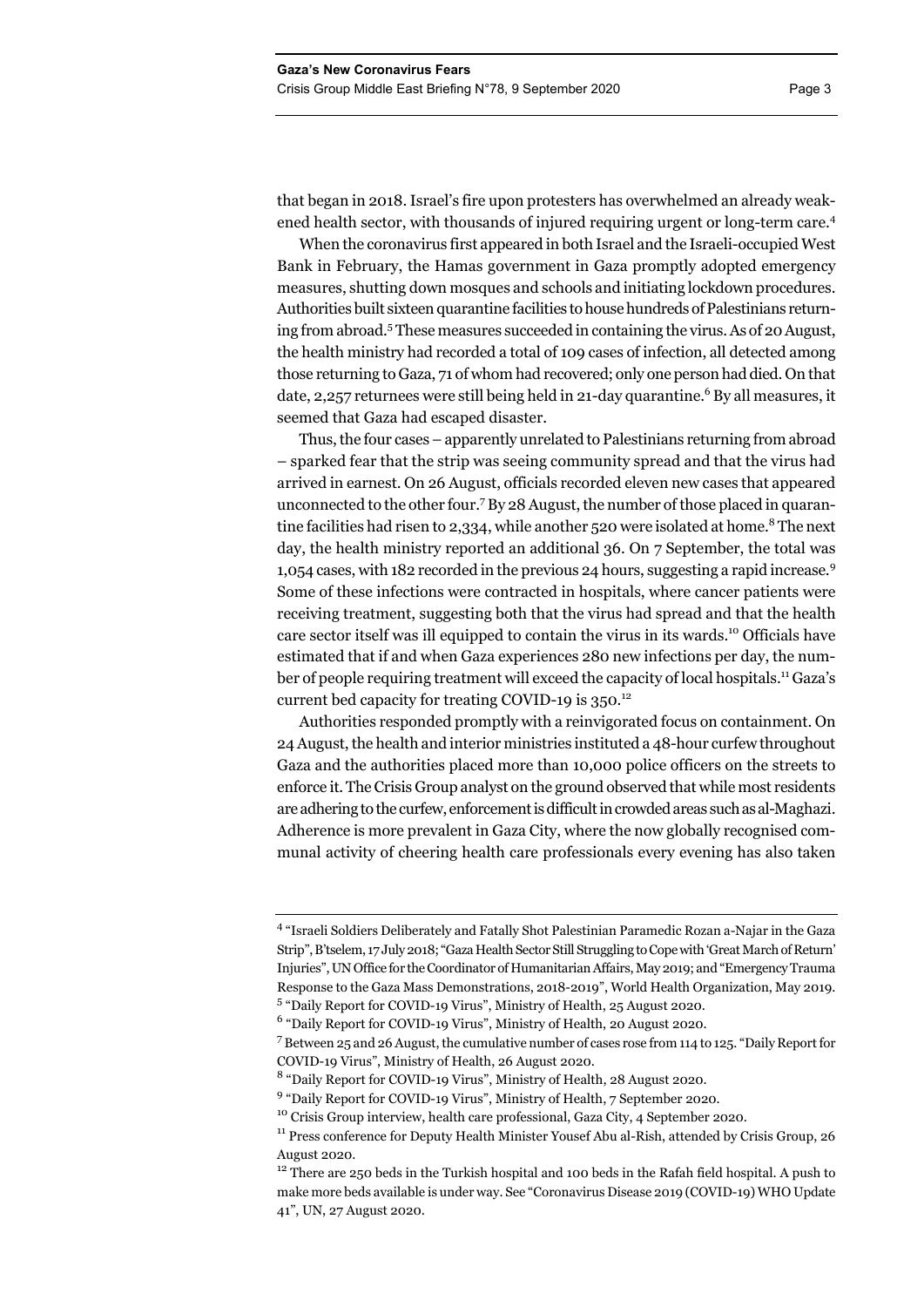hold.<sup>13</sup> The authorities have thus isolated the refugee camp entirely from its surroundings, allowing no one in or out.<sup>14</sup> This full closure is the first since the Israeli army imposed a curfew in 1994, when it pulled out of most of Gaza (leaving garrisons at Jewish settlements, which remained in the strip until 2005). Gaza health authorities also expanded testing, carrying out more than 2,500 tests in the two days following the four cases' diagnoses on 24 August.15

UNRWA, the main non-governmental service provider for refugees in Gaza – who constitute more than 70 per cent of the strip's two million residents – supplemented public health efforts with its own emergency response, moving its in-person health services to telemedicine in order to relieve public hospitals, switching schooling to remote learning and delivering food to homes to avoid overcrowding at distribution centres. It coordinated with the health ministry, the World Health Organization and other actors to home-deliver medicines and other services where needed throughout the strip. While Israel has allowed the transfer of humanitarian aid into Gaza, UNRWA has noted that the real challenge is the dearth of medical equipment such as ventilators and the poor state of Gaza's health care sector. On 4 September, it made an appeal for \$95 million to assist with COVID-19 coverage for Palestinian refugees in the region until December.<sup>16</sup>

#### III. **"Calm for Calm" vs. "Calm for Access"**

The outbreak began at a sensitive time, as another military escalation between the armed factions in Gaza and Israel appeared increasingly likely. The COVID-19 crisis has exacerbated economic distress in the Gaza Strip, not least because of increased restrictions on the movement of people and goods, beyond the already restrictive policies of the blockade, and delays in the transfer of monthly grants from Qatar. Longer-term measures to loosen the restrictions of the blockade and offer a more sustainable resolution to Gaza's economic distress, which were ostensibly the terms of the indirect ceasefire negotiated in November 2018, had also stalled.17 Throughout 2019, people in Gaza doubted that the Israeli government, mired in political paralysis, was concerned about the humanitarian and economic catastrophe unfolding in the strip; Israel's preoccupation with its own epidemic this year further increased those worries.<sup>18</sup>

In early August, Hamas and other factions in Gaza resumed daily actions against Israel, mainly through incendiary kites and flammable balloons that caused scores of fires on agricultural lands around Gaza's periphery in southern Israel. They demanded

<sup>&</sup>lt;sup>13</sup> Crisis Group observations, Gaza City, 5 September 2020.

<sup>&</sup>lt;sup>14</sup> Curfews were announced by the interior ministry spokesman on 24 August. Crisis Group observations, Gaza City.

<sup>&</sup>lt;sup>15</sup> "Daily Report for COVID-19 Virus", Ministry of Health, 24 August 2020.

<sup>16 &</sup>quot;UNRWA calls for unimpeded passage into Gaza for vital goods", *Middle East Monitor,* 25 August 2020; and "UNRWA delivers medicines, other services to homes of Palestinians in Gaza", *Middle East Monitor,* 27 August 2020. Crisis Group exchange, UNRWA spokesperson, 4 September 2020. 17 Crisis Group Middle East Report N°191, *Rebuilding the Gaza Ceasefire*, 16 November 2018; and Crisis Group Commentary, "Stopping an Unwanted War in Gaza", 26 March 2019.

<sup>&</sup>lt;sup>18</sup> Crisis Group interview, senior Hamas member, 17 August 2020.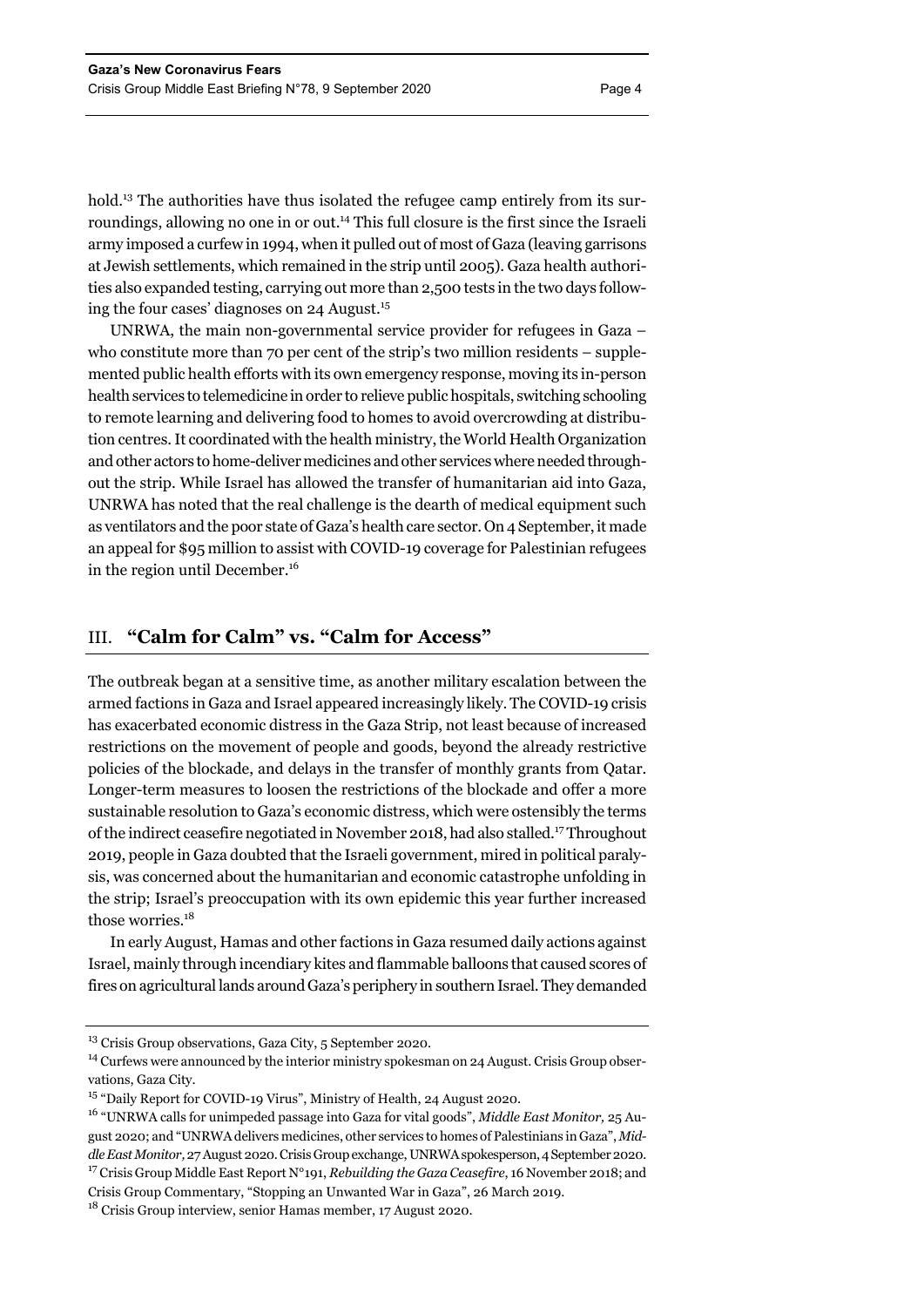that Israel carry out the provisions of the 2018 ceasefire agreement, including increasing the number of Palestinians from Gaza allowed to enter Israel to work, expanding what Israel allows Gaza to export, upping the fuel supply to the strip's sole power plant and advancing major infrastructure projects, including health care facilities and water treatment plants.<sup>19</sup>

Without publicly acknowledging the terms of the ceasefire agreement, Israel has taken some measures in this direction since 2018. It has allowed the construction of a field hospital funded by a U.S. Christian evangelical group, issued around 500 permits for Palestinian labour, and authorised the transfer of Qatari fuel and monthly payments.20 In February, Israeli intelligence officials flew to Qatar to ensure Doha would continue its monthly payments to Gaza, seeking economic measures that might ensure the continuation of calm from the coastal enclave.<sup>21</sup> These steps carried with them political cost in Israel, where those vying for power accused government officials of offering political concessions in the face of military pressure from Gaza.<sup>22</sup> At the same time, these measures fall far short of the steps needed to effectively lessen the humanitarian and economic impact of the blockade, and have therefore typically succeeded in ending the immediate threat of escalation rather than securing a lasting ceasefire. $23$ 

The escalation in August was therefore predictable, with the factions seeking to disrupt Israel's decade-old "calm for calm" strategy, by which it refrains from attacking Gaza as long as it is not attacked from the strip, even as the blockade makes life difficult for Gaza's two million people. The army initiated reprisal attacks in an effort to reinstate the "calm for calm" formula.<sup>24</sup> After air raids on suspected Hamas military sites – a stock Israeli deterrence tactic – the Israeli army issued a statement saying: "The strikes of these terror sites constitute a significant blow to Hamas' terror infrastructure and force generation capabilities. The [army] is ready to operate as necessary in order to defend Israeli citizens living in the Gaza envelope and in southern Israel".<sup>25</sup> The factions, for their part, demanded "calm for access", as per their interpretation of the November 2018 agreement, offering to ground their projectiles if Israel were to substantively lift the blockade, which they argue is the main act of violence.<sup>26</sup>

Israel's response was more severe than Hamas expected. In addition to the air raids and the shutting of the Kerem Shalom crossing from Israel into Gaza, the Israeli government imposed a total ban on the entry of fuel into the strip on 13 August, and three days later closed the fishing zone off the Gazan coast in an apparent effort to persuade the armed factions in Gaza to desist.<sup>27</sup> On 16 August, the latter began firing

<sup>&</sup>lt;sup>19</sup> Crisis Group interview, government official, 17 August 2020.<br><sup>20</sup> "Field hospitals 'only option' to treat Gazans sick with coronavirus", Jerusalem Post, 25 March 2020.<br><sup>21</sup> "Liberman: Netanyahu sent Mossad head, gene *Israel,* 22 February 2020. For more on Israeli measures to stabilise the Gaza Strip, see "UAE deal shows Arab-Israel conflict starting to come apart before our eyes", *Times of Israel,* 4 September 2020. 22 For example: "Bennett rejects potential truce deal with Hamas as 'reward for terrorists'", *Times of Israel,* 14 August 2018.

<sup>23</sup> Crisis Group Report, *Rebuilding the Gaza Ceasefire*, op. cit.

<sup>24 &</sup>quot;Report: Gaza militant factions looking to end ceasefire with Israel", I-24 News*,* 9 August 2020. 25 "Hamas announces ceasefire understandings with Israel", *Jerusalem Post,* 1 September 2020.

<sup>26</sup> Crisis Group interview, senior Hamas official, 5 September 2020.

<sup>27 &</sup>quot;As Israeli restrictions tighten, Gaza's sole power plant to shut down on Tuesday", *Times of Israel,*  16 August 2020.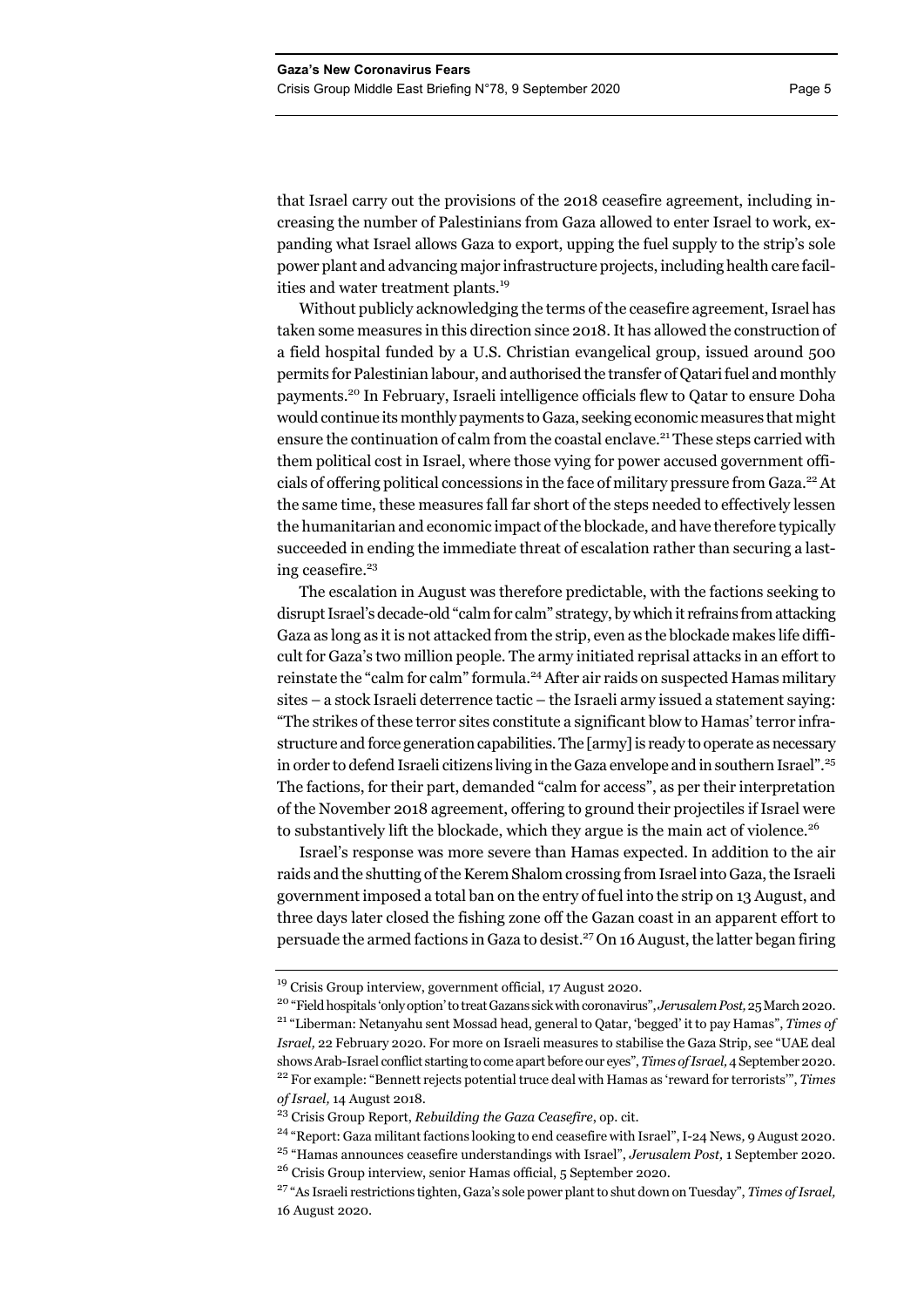rockets into Israel, causing injuries among civilians. Within two days, the electricity supply in Gaza dropped to below four hours a day, affecting residents in all aspects of their lives, most dangerously in the health care sector.28 Israeli human rights organisations petitioned the High Court of Justice protesting the collective punishment inherent in these policies: "Despite the clear distress of the situation, Israel's defense minister and the coordinator of government activities in the territories chose to take additional steps intended to directly harm the civilian population, while they are fully aware of the impact of their decisions on the inhabitants of Gaza".<sup>29</sup>

During this period, Qatari, Egyptian and UN mediators shuttled between Israel and Gaza in an attempt to prevent further escalation. The coronavirus outbreak on 24 August occurred in the midst of this turmoil and appeared to make Hamas's call for an easing of the blockade only more urgent. Since March, various Israeli officials had advocated linking the transfer of medical support into Gaza with concessions from Hamas.30 The Hamas government urged the UN and other international bodies to pressure Israel to allow the passage of all the medical supplies and equipment Gaza health authorities would need to respond effectively to the virus.31 Mediation efforts expanded as fears of a greater outbreak increased. On 25 August, Qatar's envoy to Gaza, Mohammad El-Emadi, entered the strip on a pre-planned trip to deliver the monthly funds that Doha had been unable to transfer for two months because of the pandemic. As he handed over \$34 million, he announced that Qatar would increase its monthly subvention from \$25 million to \$40 million to include money designated for the COVID-19 response.<sup>32</sup>

Mediation paid off. On 27 August, Israel allowed the entry of humanitarian aid and goods through the Kerem Shalom crossing, and on 31 August, UN mediators announced that Israel and Hamas had reached another indirect ceasefire agreement.<sup>33</sup> Having secured immediate relief, Hamas's officials noted privately that this was not the right time to escalate, despite their readiness to do so, given the pandemic.34 Israel's army, responding to Hamas's statement on the ceasefire, said that, "At the end of the day, the strikes, sanctions, corona, and money is what brought [Hamas] to make their statement".35

The ceasefire did not achieve a major breakthrough, of course. Rather, it took the parties back to where they were at the beginning of August. Israel lifted the restriction on fuel entry and allowed the transfer of humanitarian aid and goods necessary for the authorities in Gaza to meet the immediate demands posed by the pandemic. Israel also reportedly agreed to increase the number of permits for Palestinian workers from

<sup>28 &</sup>quot;Gaza fears the worst as Israel ratchets up its siege", Al Jazeera*,* 26 August 2020.

<sup>&</sup>lt;sup>29</sup> "Gaza struggles to bring coronavirus infection under control amid warning of community spread", *Haaretz,* 31 August 2020.

<sup>30 &</sup>quot;Israel links coronavirus aid for Gaza to recovering soldiers", Reuters*,* 1 April 2020.

 $31$  Crisis Group interview, senior Hamas official, 5 September 2020.

<sup>32 &</sup>quot;Qatar paid \$34m to prevent humanitarian crisis in Gaza, says Al-Emadi", *Middle East Monitor,*  3 September 2020.

<sup>&</sup>lt;sup>33</sup> See the statement by the UN Special Coordinator for the Middle East Peace Process Nikolay Mladenov.

<sup>34</sup> Crisis Group interview, Hamas senior official, 5 September 2020.

<sup>35 &</sup>quot;Hamas announces ceasefire understandings with Israel", *Jerusalem Post,* 1 September 2020.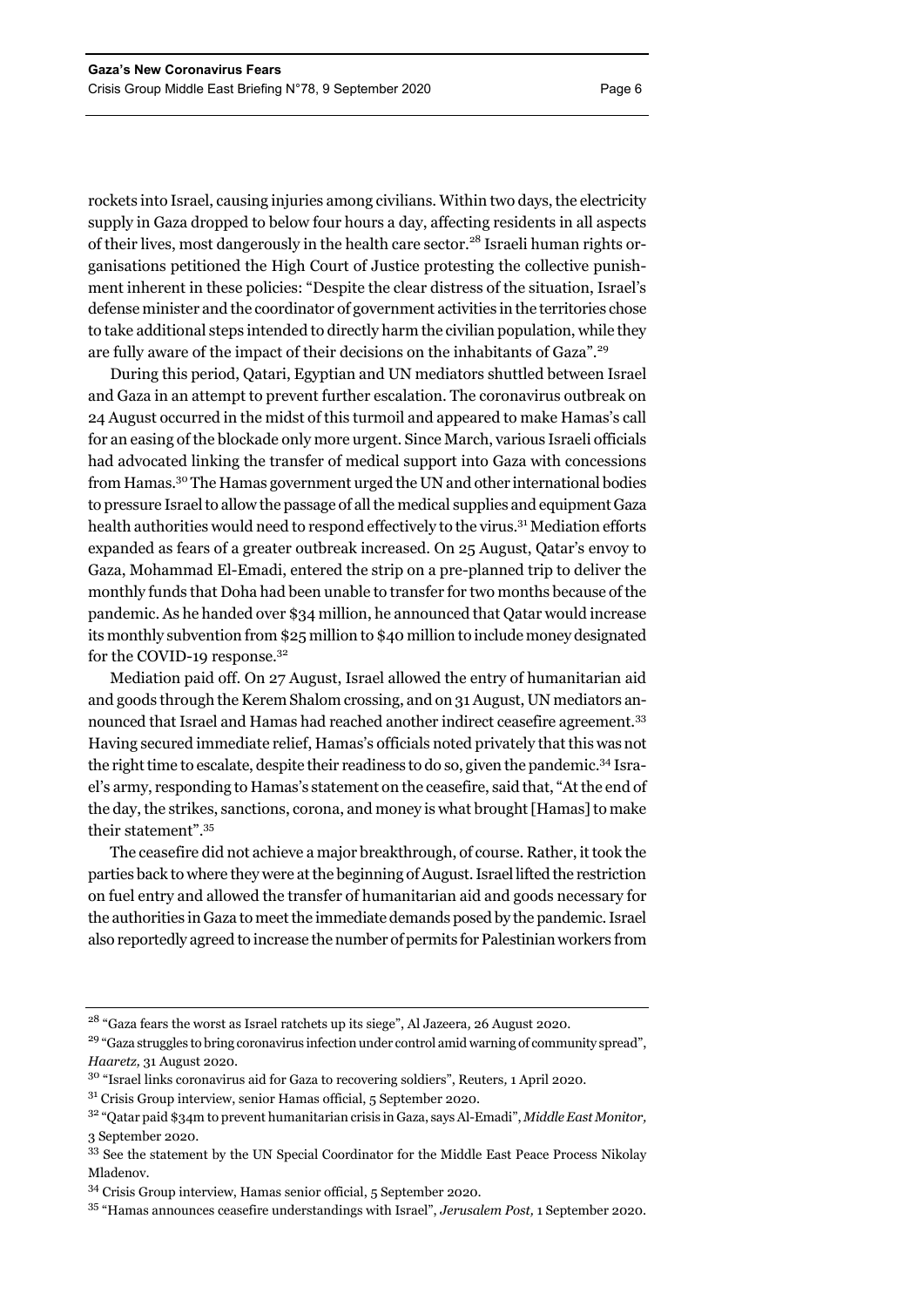Gaza to 7,000.<sup>36</sup> In return, Hamas ceased the use of incendiary balloons, rockets and flammable kites in its protests.<sup>37</sup> Hamas sources say they are giving Israel up to two months to substantively ease the blockade.<sup>38</sup> Similarly, the military unit in charge of civilian affairs in Gaza, the Coordinator of Government Activities in the Territories (COGAT) noted that the "decision will be tested on the ground: if Hamas, which is accountable for all actions that are taken in the Gaza Strip, fails to stand its obligations, Israel will act accordingly".39

### IV. **Conclusion**

With the threat of an escalation averted for the moment, Gaza is now bracing for the possibly calamitous outcome of a further COVID-19 outbreak. On 30 August, the Hamas government isolated the Shati refugee camp after tests signalled the possibility of a further spread in the face of residents' poor compliance with curfew.<sup>40</sup> So far, the majority of cases appears to be in the territory's northern parts and Gaza City, which remain under heavy lockdown.<sup>41</sup> Even with the entry of goods and humanitarian aid, Gaza's health care sector remains severely underequipped to deal with spiralling contagion. If it wishes to avert a humanitarian catastrophe – and a possible violent escalation in its wake – Israel should allow the entry into Gaza of needed equipment and supplies, including ventilators; refrain from withholding humanitarian aid or fuel; and allow patients requiring medical attention to travel abroad for treatment through the crossings it controls.

**Gaza City/Brussels, 9 September 2020** 

<sup>36 &</sup>quot;Qatar paid \$34m to prevent humanitarian crisis in Gaza, says Al-Emadi", *Middle East Monitor*, 3 September 2020.

<sup>37 &</sup>quot;Hamas says deal reached to end escalation of violence with Israel", Al Jazeera*,* 31 August 2020. <sup>38</sup> Interview with Hamas Political Bureau Deputy Head Khalil al Hayya, Political Office, 1 September 2020.

<sup>39 &</sup>quot;Israel and Hamas agree to cool hostilities, for now", *The New York Times,* 31 August 2020.

<sup>40</sup> Interior ministry spokesman Iyad al-Bazum announced the closure on 30 August. The Crisis Group analyst on the ground noted that dozens of people had gone down to the beach from Shati on 4 September, a particularly hot day. Crisis Group observations, Shati, 4 September 2020.

<sup>41</sup> Crisis Group observations, Gaza City, 4 September 2020.